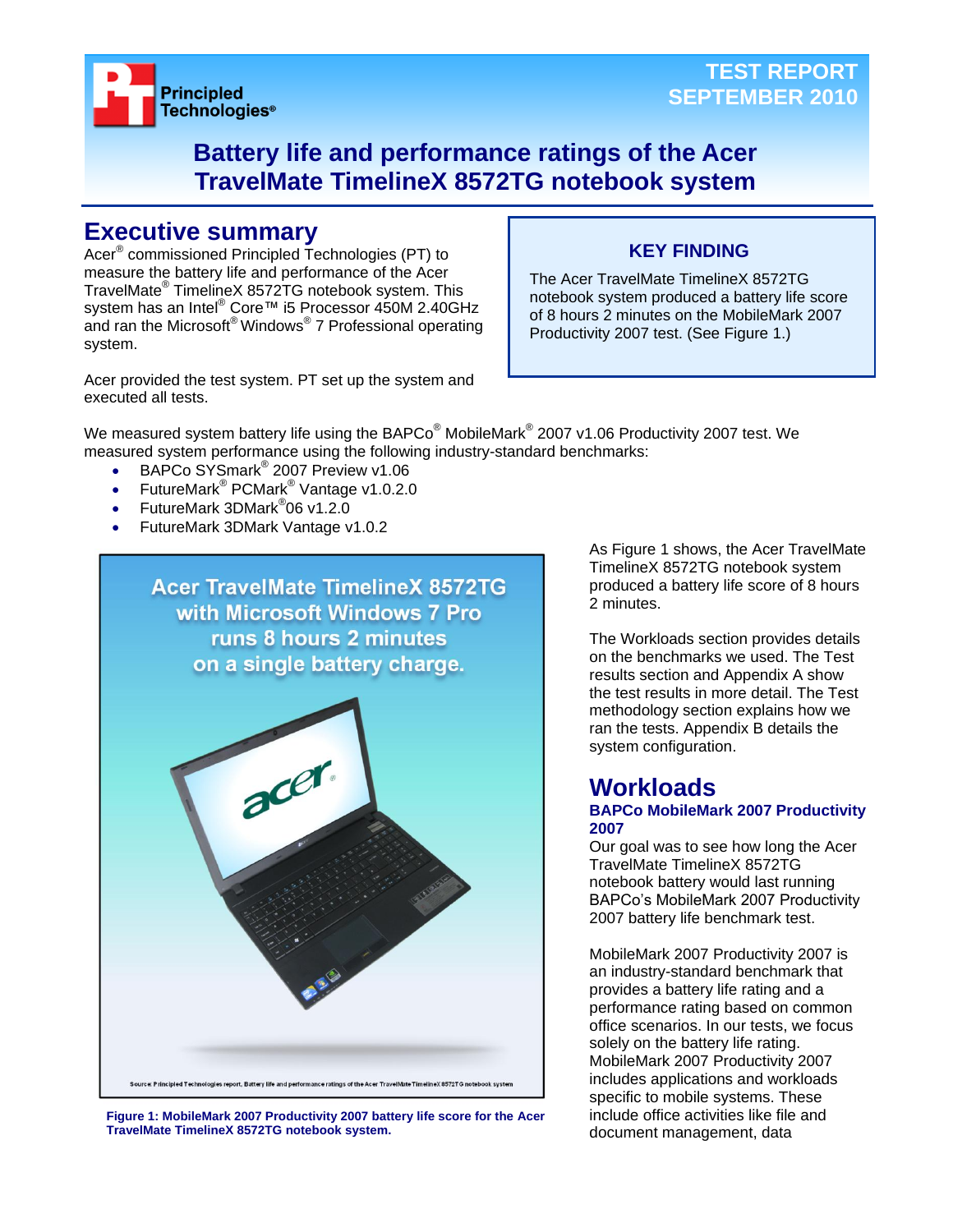processing, and rich content creation. This module provides a score for battery life of the tested applications.

MobileMark 2007 Productivity 2007 includes the following applications with their corresponding tasks:

- Microsoft Project 2003 (project management)
- Microsoft Excel<sup>®</sup> 2003 (calculation sheets)
- Microsoft Outlook<sup>®</sup> 2003 (emails, calendars, scheduler)
- Microsoft PowerPoint® 2003 (slide presentations)
- Microsoft Word® 2003 (formatted text documents)
- WinZip® Computing and WinZip Pro 10.0 (compressed archives)
- Adobe® Photoshop® CS2 (manipulated and compressed images)
- Adobe Illustrator® CS2 (manipulated images)
- $\bullet$  Adobe Flash<sup>®</sup> 8 (vector graphics, animation)

MobileMark 2007 measures system battery life in minutes. MobileMark 2007 records system battery life at the start of the Productivity 2007 benchmark. It repeats the benchmark workload until the system battery life is depleted, or until the system powers down due to low battery life. At the 7 percent battery life setting, MobileMark 2007 records a timestamp once per minute. At the end of the benchmark, it compares the beginning timestamp to the final (last recorded) timestamp. MobileMark 2007 derives its system battery life rating as the number of minutes between the start and end timestamps.

We followed the run rules that BAPCo specifies for MobileMark 2007 here: [http://www.bapco.com/support/mobilemark2007/Manual/rules.html.](http://www.bapco.com/support/mobilemark2007/Manual/rules.html)

For more information on this benchmark, see [http://www.bapco.com/products/mobilemark2007/.](http://www.bapco.com/products/mobilemark2007/)

#### **BAPCo SYSmark 2007 Preview v1.06**

BAPCo's SYSmark 2007 Preview v1.06 performance metric tests processor performance in the following four office workload scenarios: e-learning, office productivity, video creation, and 3D modeling. SYSmark 2007 Preview records the time the system takes to complete each individual operation in each scenario. For more information on this benchmark, see [http://www.bapco.com/products/sysmark2007preview/.](http://www.bapco.com/products/sysmark2007preview/)

#### **FutureMark PCMark Vantage v1.0.2.0**

FutureMark's PCMark Vantage v1.0.2.0 benchmark suite tests system CPU and GPU performance, RAM speeds, and hard drive read/write speeds. The benchmark runs common tasks such as video playback, audio and video transcoding, data encryption, Windows mail, game testing, and web page rendering. For more information on this benchmark, see [http://www.futuremark.com/benchmarks/pcmarkvantage/introduction/.](http://www.futuremark.com/benchmarks/pcmarkvantage/introduction/)

#### **FutureMark 3DMark06 v1.2.0**

FutureMark's 3DMark06 v1.2.0. benchmark suite tests system GPU DirectX<sup>®</sup>9 performance and CPU workload processing performance, primarily to report a system's 3D gaming capability. Tests include HDR rendering, shadow mapping, and pixel shading. For more information on this benchmark, see [http://www.futuremark.com/benchmarks/3dmark06/introduction/.](http://www.futuremark.com/benchmarks/3dmark06/introduction/)

#### **FutureMark 3DMark Vantage v1.0.2**

FutureMark's 3DMark Vantage v1.0.2 benchmark suite tests system GPU DirectX10 performance, and requires either Microsoft Windows Vista or Windows 7. 3DMark Vantage v1.02 includes testing of GPU-powered physics, DirectX10-specific features, and procedural volumetric effects. Like 3DMark06 v1.2.0, 3DMark Vantage v1.02 provides an indication of a system's 3D gaming capability. For more information on this benchmark, see [http://www.futuremark.com/benchmarks/3dmarkvantage/introduction/.](http://www.futuremark.com/benchmarks/3dmarkvantage/introduction/)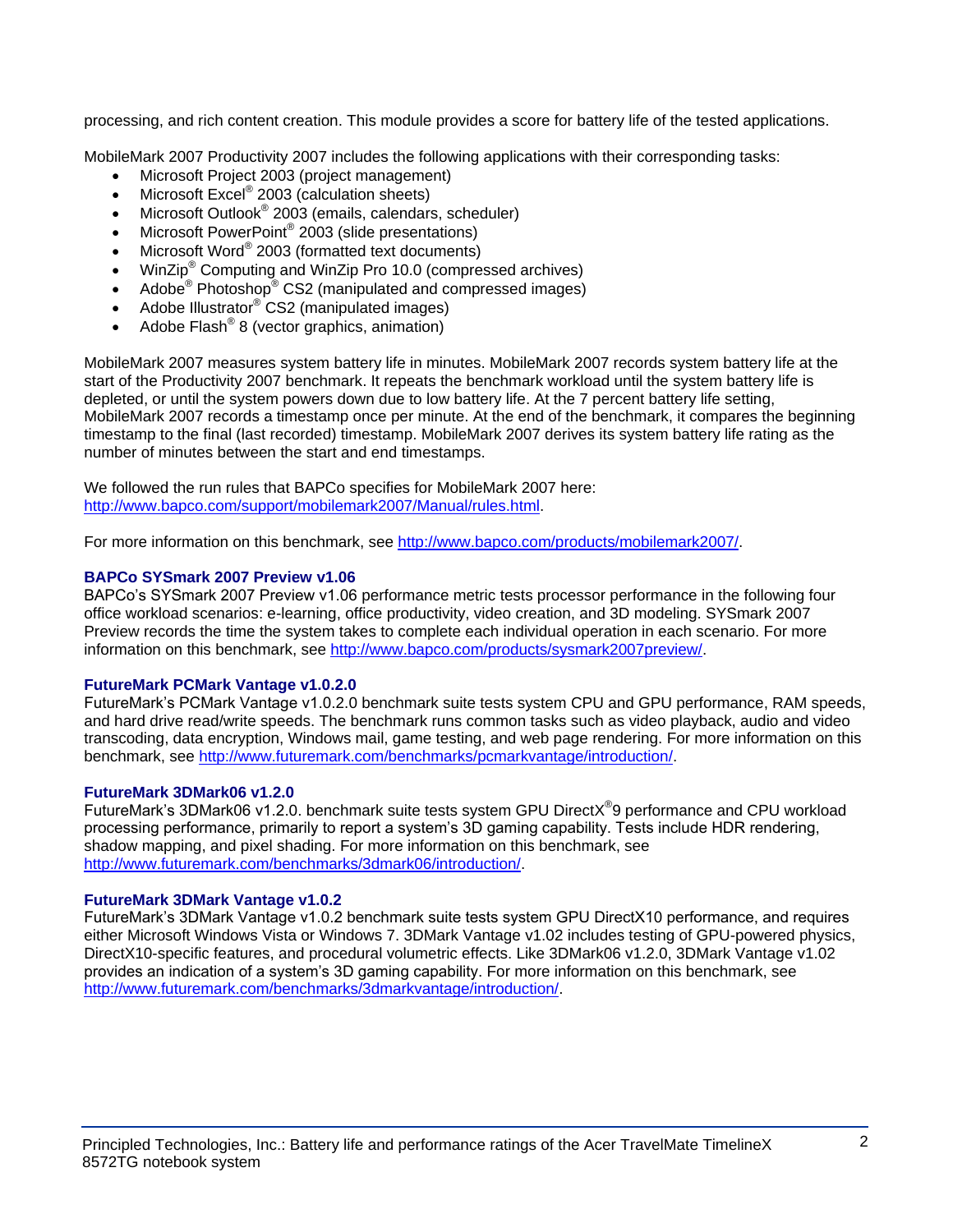## **Test results**

Figure 2 presents the median scores for the Acer TravelMate TimelineX 8572TG notebook system on the benchmark tests we performed. For both MobileMark 2007 Productivity and SYSmark 2007 Preview, we conducted one conditioning run. We then conducted three official runs. For the remaining benchmarks, we conducted three runs. For MobileMark, we used the median of the Battery Life scores to determine the Performance Qualification score. In the event of a tie, we chose the run with the higher Performance Qualification score. For PCMark Vantage, we used the median of the PCMark Suite scores to determine the sub-scores. In the event of a tie, we chose the run with the higher Productivity score. For 3DMark06 and 3DMark Vantage, we used the median of the 3DMark Scores to determine the sub-scores. In the event of a tie, we chose the run with the higher CPU score. There were no ties in any of our tests. (Complete test results appear in Appendix A.)

| <b>Test</b>                                                          | <b>Score</b> |
|----------------------------------------------------------------------|--------------|
| BAPC0 MobileMark 2007 v1.06 Productivity (74 nits)                   |              |
| MobileMark 2007 - Productivity - Performance Qualification score     | 223          |
| MobileMark 2007 - Productivity - Battery Life score (minutes)        | 482          |
| BAPCo SYSmark 2007 Preview v1.06                                     |              |
| SYSmark 2007 Preview v1.06 Rating                                    | 147          |
| SYSmark 2007 Preview v1.06 - E-Learning                              | 129          |
| SYSmark 2007 Preview v1.06 - VideoCreation                           | 144          |
| SYSmark 2007 Preview v1.06 - Productivity                            | 145          |
| SYSmark 2007 Preview v1.06 - 3D                                      | 173          |
| <b>Futuremark PCMark Vantage 1.0.2.0</b>                             |              |
| <b>PCMark Suite</b>                                                  | 4,981        |
| <b>Memories Suite</b>                                                | 3,436        |
| <b>TV and Movies Suite</b>                                           | 3,964        |
| <b>Gaming Suite</b>                                                  | 3,737        |
| <b>Music Suite</b>                                                   | 5,755        |
| <b>Communication Suite</b>                                           | 3,796        |
| <b>Productivity Suite</b>                                            | 3,590        |
| <b>HDD Test Suite</b>                                                | 3,360        |
| 3DMark06 1.2.0                                                       |              |
| <b>3D Mark Score</b>                                                 | 3,804        |
| SM2.0 Score                                                          | 1,419        |
| HDR/SM3.0 Score                                                      | 1,401        |
| <b>CPU Score</b>                                                     | 2,763        |
| 3DMark Vantage 1.0.2 run in Entry Level mode                         |              |
| <b>3DMark Score</b>                                                  | 5,926        |
| <b>GPU Score</b>                                                     | 5,528        |
| <b>CPU Score</b>                                                     | 7,560        |
| 3DMark Vantage 1.0.2 Performance Level with Post Processing disabled |              |
| <b>GPU Score</b>                                                     | 3,204        |

**Figure 2: Median benchmark scores for the Acer TravelMate TimelineX 8572TG notebook system we tested.**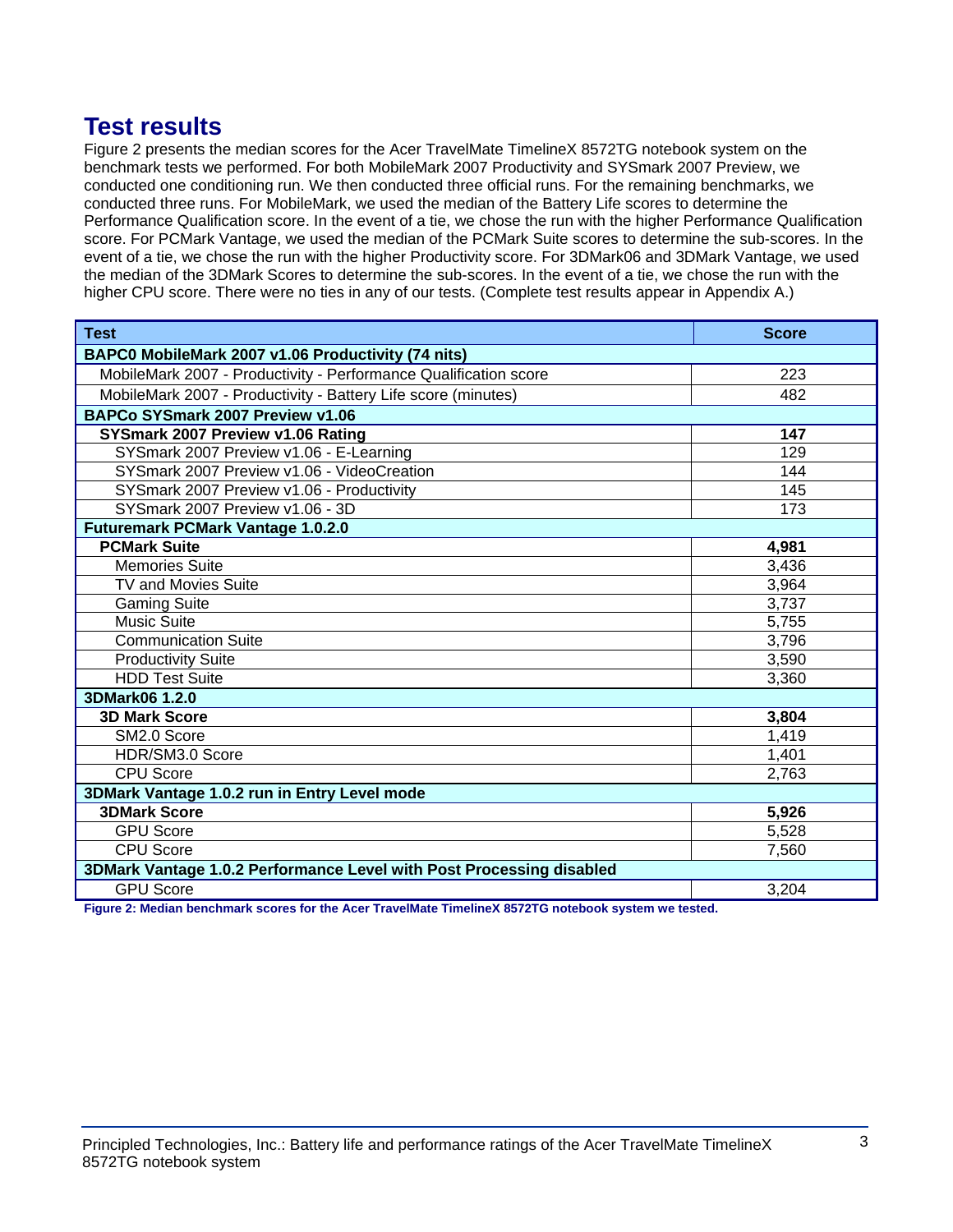# **Test methodology**

This section details the methodologies we followed in testing the system.

### **Measuring battery life with MobileMark 2007**

#### **Antivirus software conflicts**

MobileMark 2007 is not compatible with any virus-scanning software, so we uninstalled any such software present on the notebook PCs before we installed the benchmark.

#### **Pre-installed software conflicts**

MobileMark 2007 installs the following applications, which its test scripts employ:

- Adobe Photoshop 6.0.1
- InterVideo WinDVD<sup>®</sup> 6.0
- Macromedia® Flash® 5.0
- Microsoft Excel 2002
- Microsoft Outlook 2002
- **Microsoft PowerPoint 2002**
- Microsoft Word 2002
- Microsoft Visual<sup>®</sup> C++ 2005 Redistributable
- Netscape<sup>®</sup> Communicator 6.01
- Network Associates McAfee<sup>®</sup> VirusScan<sup>®</sup> 5.13
- WinZip Computing WinZip 8.0

If any of these applications are already on the system under test, they could cause problems with the benchmark due to software conflicts. To avoid any such issues, before we installed the benchmark, we uninstalled all conflicting pre-installed software applications, including different versions of any of the programs MobileMark 2007 uses.

#### **Display brightness and power settings**

The brightness of a notebook's display affects its battery life. Therefore, BAPCo requires that, before you test with MobileMark 2007, you do the following step: make sure the brightness of the notebook's monitor is greater than or equal to 60 nits on a completely white screen while the notebook is unplugged and running on battery power. The measurement follows the standards from the Video Electronics Standards Association [\(www.vesa.org/Standards/summary/2001\\_6a.htm\)](http://www.vesa.org/Standards/summary/2001_6a.htm).

We complied with this standard for all the tests we ran by setting the notebook PC's brightness as close to 60 nits as we could without going below that brightness level. We used the following procedure before we started each test. Note: This procedure assumes we began with the notebook plugged into the power supply.

- 1. To create a completely blank, white screen, open Microsoft Paint by clicking Start $\rightarrow$ All Programs→Accessories→Paint.
- 2. Open the Attributes by pressing Ctrl+E.
- 3. Enter dimensions that are larger than the current screen resolution. For example, if the screen resolution is 1,280 x 800, type 1600 for Width and 1200 for Height.
- 4. Click OK.
- 5. Press Ctrl+F to view the bitmap image and render the screen totally white.
- 6. Wait 45 minutes to allow the screen to warm.
- 7. Unplug the notebook from the power supply, and measure the display's brightness using a luminance meter in the center of the screen. (We used the Gossen Mavolux5032C.)
- 8. If the reading is below or significantly greater than 60 nits, use the notebook's keyboard screenbrightness-adjustment keys to bring the display as close to 60 nits as possible, then retest.
- 9. Allow the notebook to run on battery power for 10 minutes, re-measure the display, and adjust the brightness up or down as necessary.
- 10. Verify that the notebook saved the brightness setting by plugging in the system, unplugging it, and taking another reading.

Note: If the notebook did not save this setting, use its power-management application(s) to set the brightness appropriately, and save that setting. If saving the settings is ineffective, use the keyboard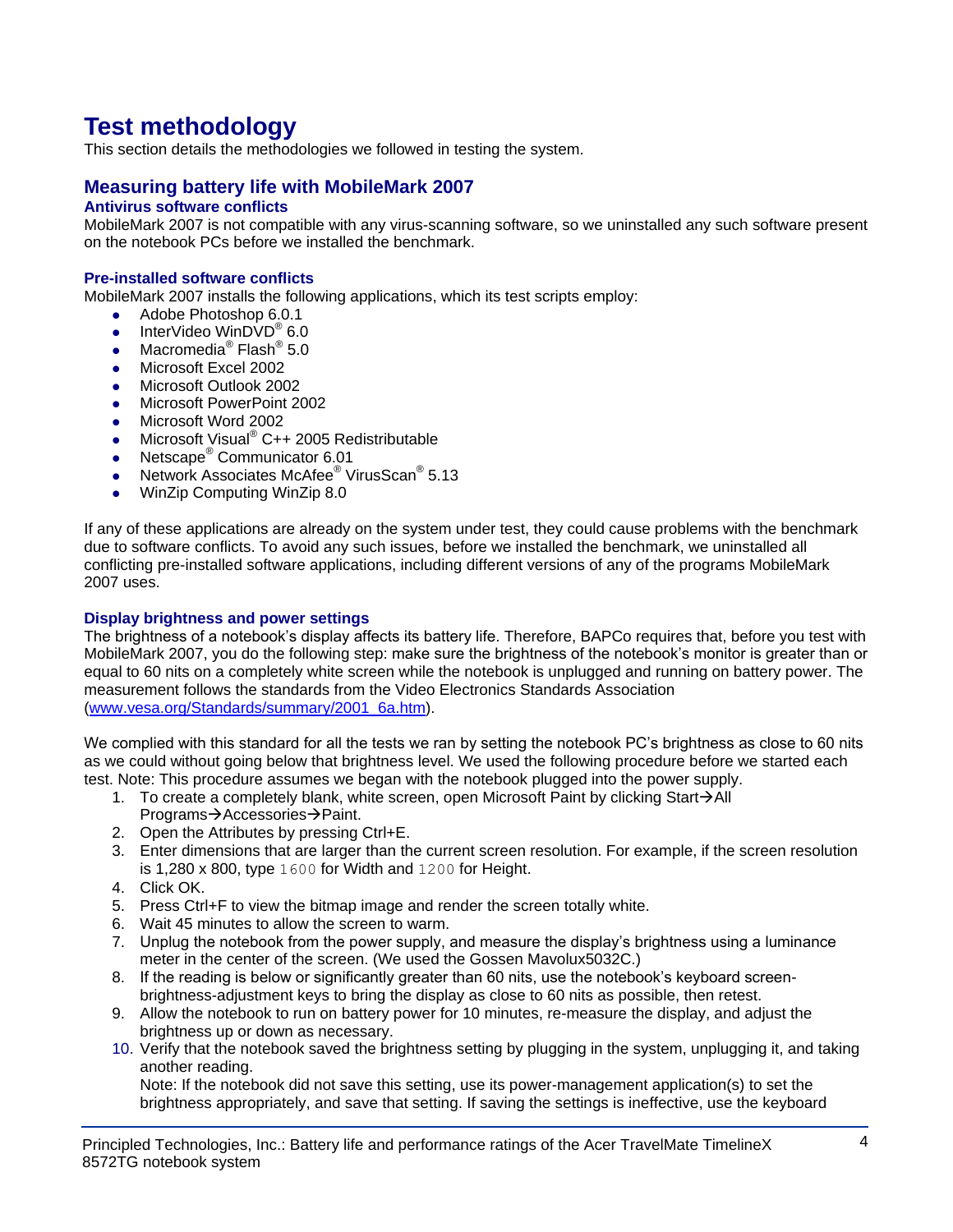brightness setting keys to adjust the screen to bring the display as close to 60 nits as possible. Next, note how many times you pressed the button to achieve the desired brightness. After unplugging the system under test, use the keyboard to set the desired brightness by pressing the brightness button as many times as you previously noted to return the screen to the correct brightness level.

### **BAPCo AutoConfig Tool v2.4.1**

This tool supports three levels of configuration:

- 1 . Only makes changes that are REQUIRED in order for the benchmark to run.
- 2 . Additionally, makes changes that are RECOMMENDED for repeatable results.
- 3 . Additionally, makes changes that help ensure best results.

We choose Level 3 in the AutoConfig tool.

The BAPCo AutoConfig tool makes the following configuration changes at each of the three levels:

#### **Level 1—Required**

- Creates and activates a new power scheme that it names MobileMark 2007
- Disables hibernate, standby, and display standby
- Sets hard drive timeout and CPU power management Note: See the following Power schemes section for details on this scheme
- Disables Screen Saver
- Disables Windows Update
- Disables Desktop Cleanup Wizard
- Disables User Account Control (UAC)
- Disables Sidebar

#### **Level 2—Recommended**

- Completes Level 1
- Disables Windows Security Center warning messages
- Disables Windows Firewall
- Disables incoming Remote Desktop connections
- Disables Windows Error Reporting to Microsoft
- Prevents the Welcome Center from running at startup

#### **Level 3—Best scores**

- Completes Level 1 and Level 2
- Disables Windows Defender

#### **Power schemes**

The BAPCo AutoConfig tool creates a MobileMark 2007 power scheme, which makes the following power option changes:

- a . Additional settings:
	- Require a password on wakeup: No
- b . Hard disk:
	- Turn off hard disk after: 3 minutes
- c . Wireless Adapter Settings:
	- Power Saving Mode: Maximum Power Saving
- d. Sleep:
	- Sleep after: Never
- e . USB settings
	- USB selective suspend setting: Enabled
- f . Power buttons and lid:
	- Lid close action: Do nothing
	- Power button action: Shut down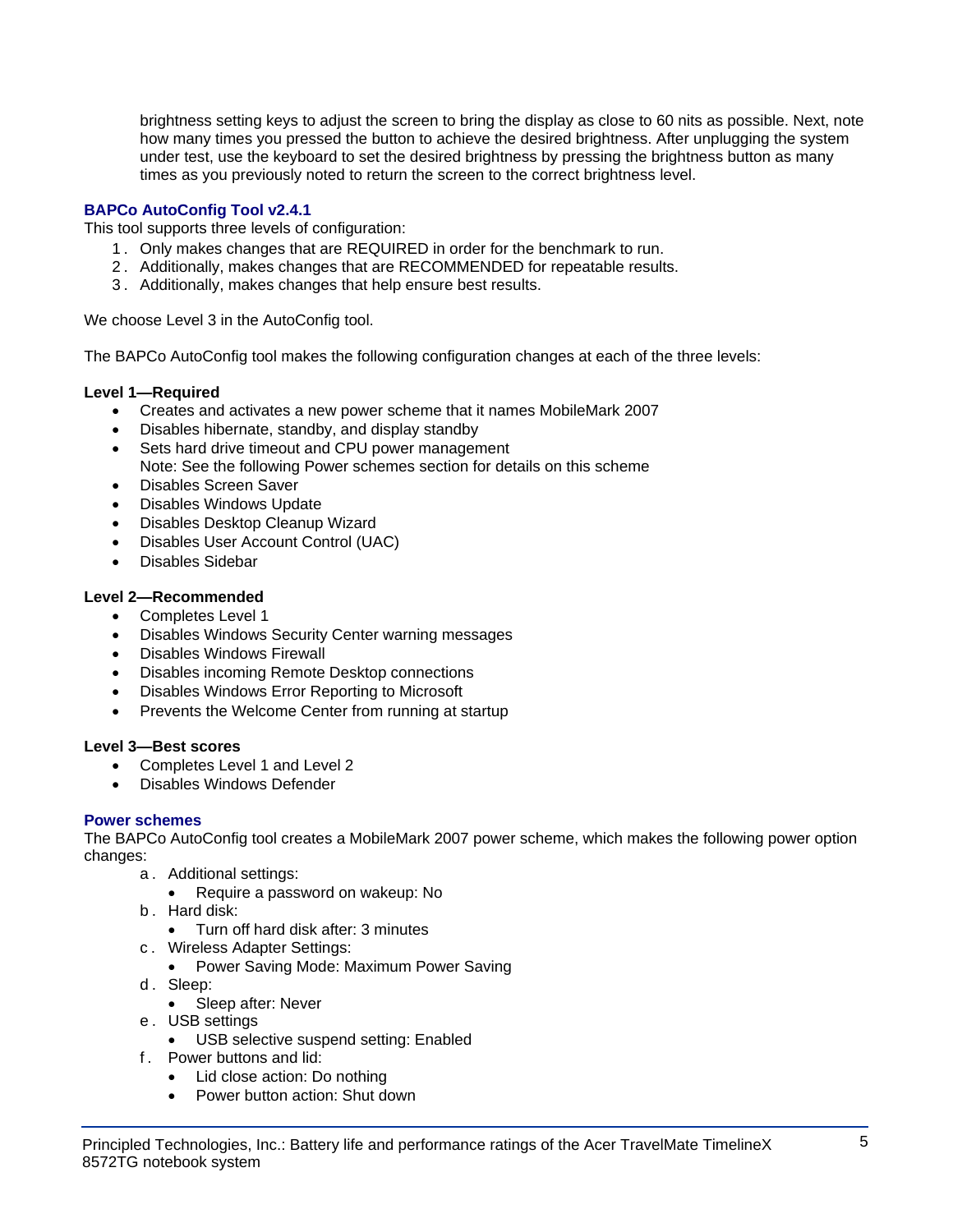- Sleep button action: Sleep
- Start menu power button: Shut down
- g . PCI Express:
	- **Link State Power Management: Maximum power savings**
- h . Processor power management:
	- Minimum processor state: 5%
	- Maximum processor state: 100%
- i. Search and Indexing:
	- Power Savings Mode: Power Saver
- j. Display:
	- Turn off display after: Never
	- Adaptive display: Off (Extends the time that Windows waits to turn off the display)
	- Display brightness: 100% (We then adjust the brightness percentage to be no less than 60 nits)
- k . Multimedia settings:
	- When sharing media: Prevent idling to sleep
- l. Battery:
	- Critical battery action: Shut down (on battery), Do nothing (plugged in)
	- Low battery level: 0%
	- Critical battery level: 0%
	- Low battery notification: Off
	- Low battery action: Do nothing

#### **Installing MobileMark 2007 v.1.06 and configuring the system for testing**

- 1. Turn off the wireless network adapter by using the external toggle switch.
- 2. Insert the MobileMark 2007 Install DVD in the notebook PC's DVD drive.
- 3. When the Autoplay appears, click Run setup.exe.
- 4. At the Welcome screen, click Next.
- 5. Accept the license agreement, and click Next.
- 6. At the Choose Destination Location screen, accept the default location of C:\ProgramFiles (x86)\BapCo\MobileMark 2007, and click Next.
- 7. At the Ready to Install the Program screen, click Install.
- 8. At the InstallShield Wizard Complete screen, click Finish.
- 9. Download MobileMark 2007 Patch 5 from [http://www.bapco.com/support,](http://www.bapco.com/support) saving the download to the desktop.
- 10. Double-click the MobileMark 20007 Patch 5 desktop icon.
- 11. In the 7-Zip self-extracting archive window, select a location to extract the installation files, and click Extract.
- 12. Browse to the location of the extracted files, and double-click the MobileMark 2007 folder.
- 13. Double-click the MobileMark2007\_patch folder.
- 14. Double-click setup.
- 15. At the Welcome screen, click Next.
- 16. At the Update Complete window, click Finish.
- 17. Run the BAPCo Auto-configuration tool, v.2.4.1, or manually set the power options:
	- a. Insert the Auto-configuration tool disc in the notebook PC's DVD drive.
	- b. Double-click BAPCo\_AutoConfig.bat.
	- c. Type M to choose MobileMark 2007.
	- d. Type 3 to choose the changes that produce the best possible scores.
	- e. Type  $R$  to restart the system when the application prompts you to do so.
- 18. Adjust the screen brightness to no less than 60 nits:
	- a. Click the Windows start button, and type  $power$  options in the Windows Start Search box.
	- b. Click Change plan settings.
	- c. Click Change advanced power settings.
	- d. Expand the Display option, and change the Display brightness on battery and plugged in to the correct percentage that produces no less than 60 nits.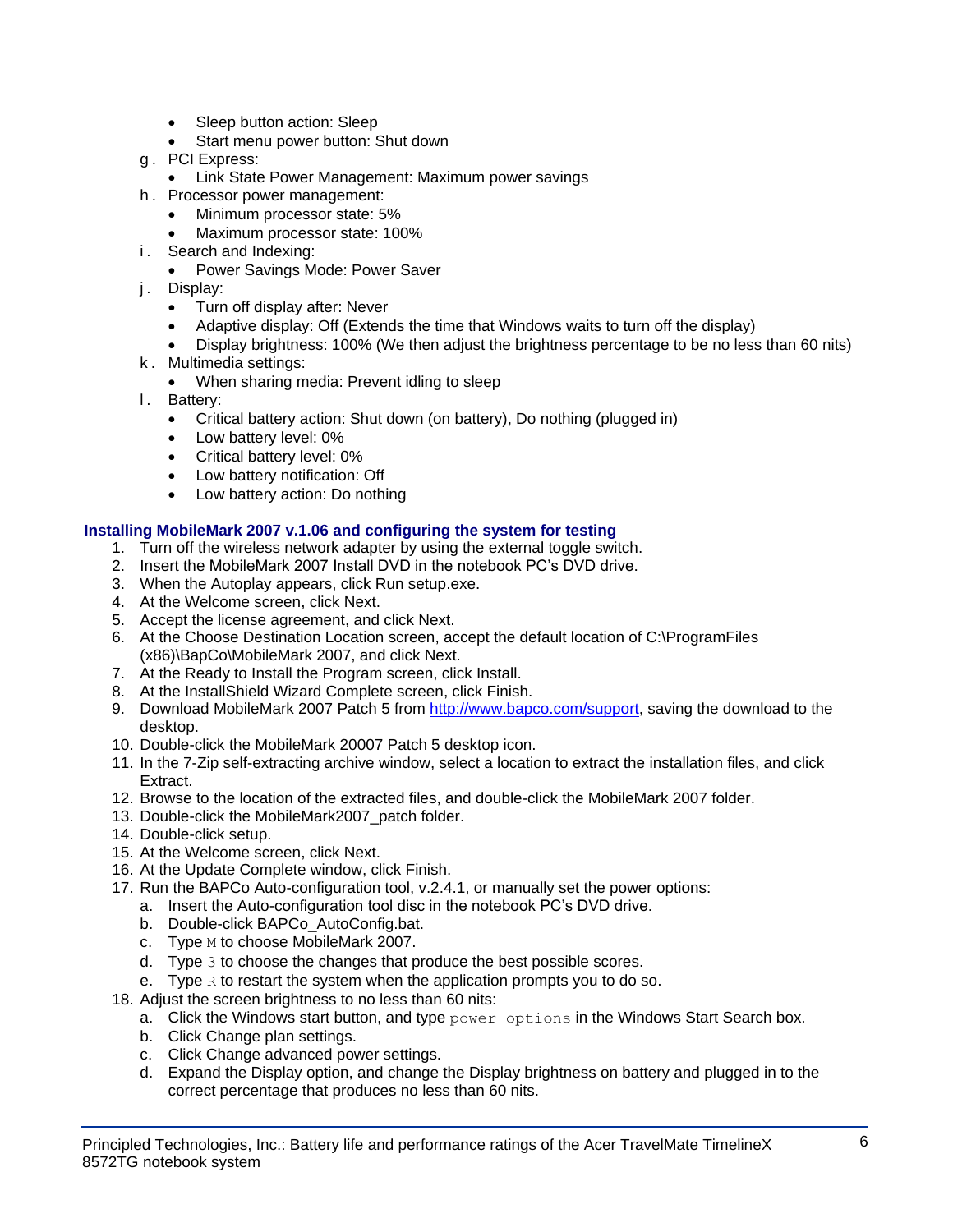Note: If you are unable to save these settings, please see the Displaying Brightness section above.

- 19. Disable automatic disk defragmentation:
	- a. Click the Windows start button, type disk defragmenter in the Windows Start Search box, and press Enter.
	- b. Click Configure Schedule.
	- c. Uncheck the box next to Run on a schedule, and click OK.
	- d. Click Close.
- 20. Disable System Protection:
	- a. Click the Windows start button, and type  $System$  in the Windows Start Search box. In the search results that appear, click System under the Control Panel heading.
	- b. Click System Protection in the left pane.
	- c. In the System Properties window under the System Protection tab, click the first Available Drive under the Protection Settings heading, and click Configure.
	- d. Click the Turn off system protection radio button, and click OK.
	- e. When prompted with Are you sure you want to turn off system protection on this drive?, click Yes.
	- f. Repeat steps c through e for any other Available Drives as necessary.
	- g. Click OK, and close the System window.
- 21. Disable Windows Desktop Search indexing:
	- a. Click the Windows start button, type Indexing Options in the Windows Start Search box, and press Enter.
	- b. Click Modify.
	- c. Under Change selected locations, uncheck the boxes next to each indexed location, and click OK. d. Click Close.
- 22. Defragment the hard drive(s):
	- a. Click the Windows start button, type disk defragmenter in the Windows Start Search box, and press Enter.
	- b. Highlight the local disk drive under Current status, and click Defragment disk.
	- c. When the process is complete, click Close.

#### **Conditioning the battery**

- 1. Plug the AC power adapter into the notebook PC, and completely charge the battery.
- 2. Install MobileMark 2007 v1.06, following the steps we outlined in the Installing MobileMark 2007 section earlier in this section.
- 3. Double-click the MobileMark 2007 icon on the desktop.
- 4. Highlight the Productivity 2007 item in the left panel.
- 5. Type System Conditioning as the name for this test in the Project Name field in the top-right panel, and click Next Step.
- 6. If MobileMark 2007 lists no problems or warnings, click Next Step. If it does list any problems or warnings, close MobileMark 2007, and correct the problem(s) before proceeding.
- 7. After the benchmark integrity check, click Next in the Preparing a new test window.
- 8. When prompted, unplug the AC power adapter. The Productivity 2007 test begins immediately.
- 9. The test is complete when the notebook PC has fully depleted its battery and is no longer operational when running on battery power.
- 10. Plug the AC power adapter into the notebook PC, and completely charge the battery.

#### **Measuring battery life with MobileMark 2007 v.1.06**

We performed the following steps to run the MobileMark Productivity 2007 benchmark:

- 1. Double-click the MobileMark 2007 icon on the desktop.
- 2. Select the Productivity 2007 test by highlighting it in the left panel.
- 3. Enter a name for this test in the Project Name field in the top right panel, and click Next Step.
- 4. If MobileMark 2007 lists no problems or warnings, click Next. If it does list any problems or warnings, close MobileMark 2007, and correct the problem(s) before proceeding.
- 5. After the benchmark integrity check, click Next in the Preparing a new test window.
- 6. When prompted, unplug the AC power adapter. The test begins immediately.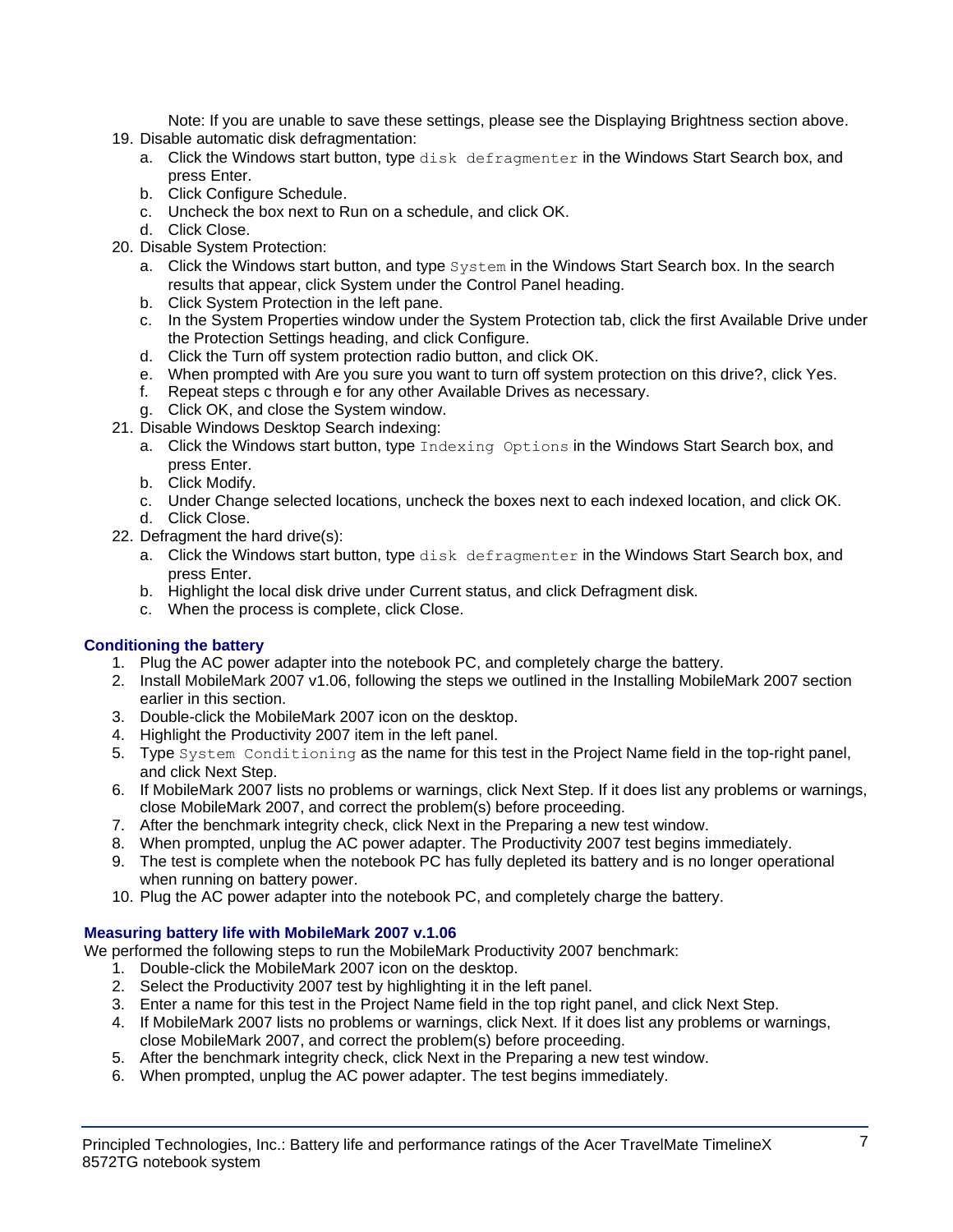7. The Productivity 2007 test is complete when the notebook PC has fully depleted its battery and is no longer operational when running on battery power.

We executed the MobileMark Productivity 2007 test three times on the system and took the median battery life run as the representative score for that test.

#### **Getting the MobileMark 2007 results**

After each MobileMark Productivity 2007 test completed, we plugged the AC power adapter into the notebook PC and turned on the system. MobileMark 2007 started automatically after the system booted, analyzed the test scores, and opened the Test Results Viewer with the results from the last test.

To submit these results to BAPCo, we saved the test results directory by performing the following steps:

- 1. Browse to the C:\ Program Files (x86)\BAPCo\MobileMark 2007\results directory.
- 2. Select My Computer.
- 3. Select Local Disk (C:).
- 4. Select the Program Files directory.
- 5. Select the BAPCo directory.
- 6. Select the MobileMark2007 directory.
- 7. Select the results directory. (Note: The name of the directory for the Productivity 2007 results is the name you gave the test in Step 3 of the MobileMark Productivity 2007 process.)

### **Measuring performance with BAPCo SYSmark 2007 Preview v1.06**

#### **Addressing antivirus software conflicts**

SYSmark 2007 is not compatible with any virus-scanning software, so we uninstalled any such software that was present on the notebook PC before we installed the benchmark.

#### **Addressing pre-installed software conflicts**

SYSmark 2007 installs the following applications, which its test scripts employ:

- Adobe Photoshop 6.0.1
- InterVideo WinDVD 6.0
- Macromedia Flash 5.0
- Microsoft Excel 2002
- Microsoft Outlook 2002
- Microsoft PowerPoint 2002
- Microsoft Word 2002
- Microsoft Visual C++ 2005 Redistributable
- Netscape Communicator 6.01
- Network Associates McAfee VirusScan 5.13
- WinZip Computing WinZip 8.0

If any of these applications are already on the system under test, they cause problems with the benchmark due to software conflicts. To avoid any such issues, we uninstalled all conflicting pre-installed software applications, including different versions of any of the programs SYSmark 2007 uses. We did this before we installed the benchmark.

#### **Setting up the test**

- 1. Reset the system to the base test image.
- 2. Disable the User Account Control.
	- a. Click the Windows start button, and type Change User Account Settings.
	- b. In the User Account Control Settings window, move the slider down to Never notify.
	- c. Click OK.
	- d. Click the You must restart your computer to apply these changes pop-up message that appears at the bottom right of the screen, and click Restart Now.
- 3. Insert the SYSmark 2007 Preview Disc 1 installation disc into the DVD drive.
- 4. In the Autoplay window that appears, click Run setup.exe.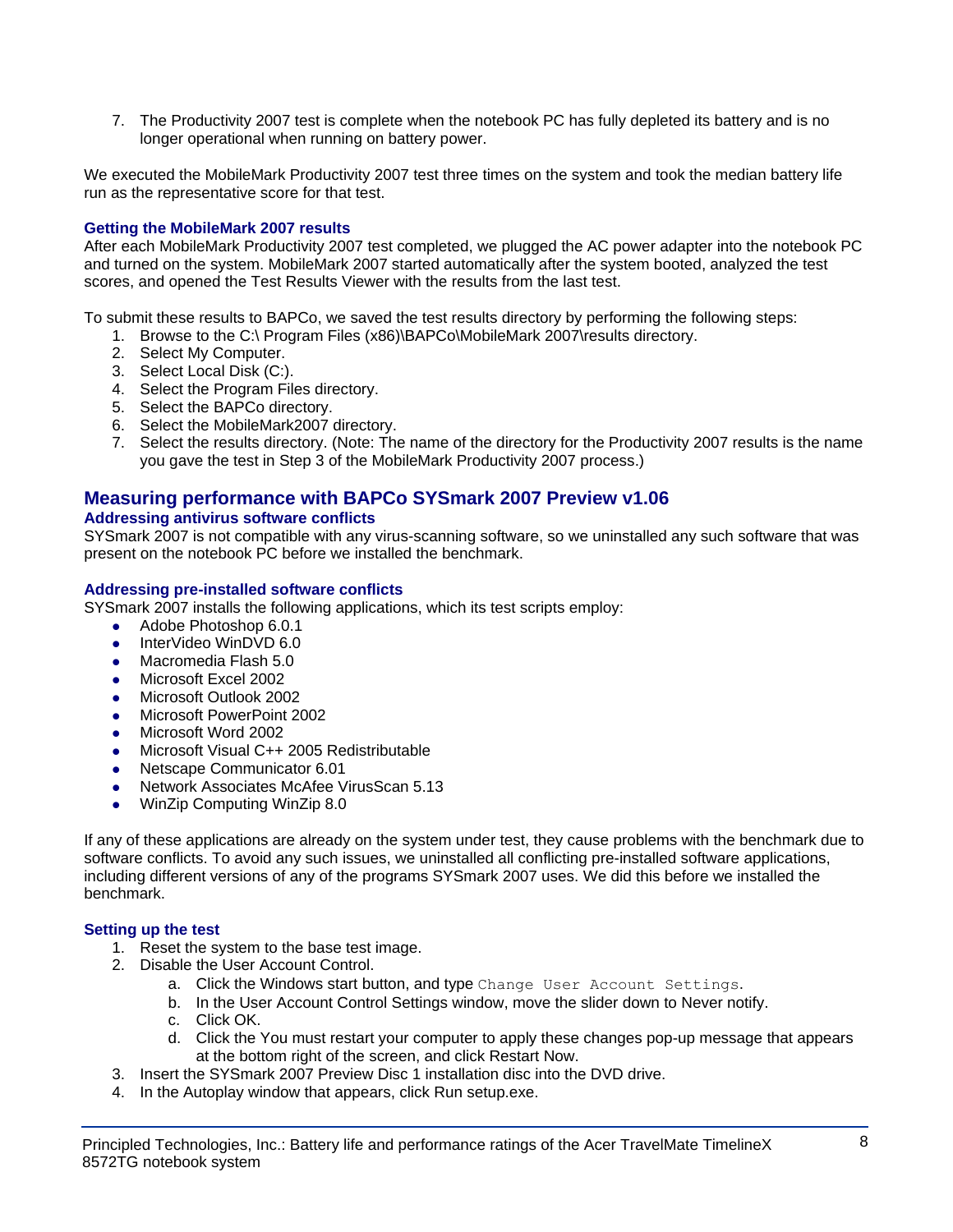- 5. At the Welcome to InstallShield Wizard screen, click Next.
- 6. At the License Agreement screen, select I accept the terms in the License Agreement, and click Next.
- 7. At the Choose Destination Location screen, click Next.
- 8. At the Ready to Install the Program screen, click Install.
- 9. When the application prompts you to do so, remove SYSmark 2007 Preview Disc 1, and insert SYSmark Preview Disc 2 into the DVD drive. Click OK.
- 10. When the installation is complete, click Finish.
- 11. Download SYSmark 2007 Preview Patch 5 from [http://www.bapco.com/support,](http://www.bapco.com/support) saving the download to the desktop.
- 12. Double-click the SYSmark2007Preview-Patch5.exe.
- 13. In the 7-Zip self-extracting archive window, select a location to extract the installation files, and click **Extract**
- 14. Browse to the location of the extracted files, and double-click on the SYSmark2007 file folder.
- 15. Double-click setup.exe.
- 16. At the Welcome screen, click Next.
- 17. At the Update Complete screen, click Finish.
- 18. Run the BAPCo Auto-configuration tool, v.2.4.1, or manually set the power options:
	- a. Insert the Auto-configuration tool in the notebook PC's DVD drive.
		- b. Double-click BAPCo\_AutoConfig.bat.
		- c. Type S and press Enter to choose SYSmark 2007.
		- d. Type 3 and press Enter to choose the changes that produce the best possible scores.
		- e. Type  $R$  and press Enter to reboot the system when the application prompts you to do so.

#### **Running the test**

- 1. Launch SYSmark 2007 Preview by double-clicking the desktop icon.
- 2. Click Run.
- 3. Select Official Run, choose 3 Iterations, check the box beside Perform conditioning run, and enter a name for that run.
- 4. When the benchmark completes and the main SYSmark 2007 Preview menu appears, click Save FDR to create a report.
- 5. Click OK to close the additional comments window, and select the location to save the report.
- 6. Select the desktop, and click Save.
- 7. Record the SYSmark results.

### **Measuring disk performance with PCMark Vantage 1.0.2.0**

#### **Installing and patching PCMark Vantage**

- 1. Download the PCMark\_Vantage\_v100\_installer.exe Windows package from [www.futuremark.com/benchmarks/pcmarkvantage/download/.](http://www.futuremark.com/benchmarks/pcmarkvantage/download/)
- 2. Install PCMark Vantage 1.0.0 with the default options by double-clicking the PCMark\_Vantage\_v100\_installer.exe file.
- 3. At the Welcome screen, click Next.
- 4. At the License Agreement window, click I accept the terms of the license agreement, and click Next.
- 5. At the Setup Type window click Express, and click Next.
- 6. At the Ready to Install the Program window, click Install.
- 7. When the PCMark Vantage Read Me page opens in your web browser, review the document, and click Close when you are finished.
- 8. At the InstallShield Wizard complete screen, click Finish.
- 9. Launch PCMark Vantage 1.0.0 by clicking on the PCMark Vantage x64 desktop icon. Enter the registration code, click Register, and click OK.
- 10. Exit PCMark Vantage 1.0.0.
- 11. Download the PCMark Vantage 1.0.2.0 Patch (PCMark\_Vantage\_v102\_patch\_1901.exe Windows package) from [www.futuremark.com/benchmarks/pcmarkvantage/download/.](http://www.futuremark.com/benchmarks/pcmarkvantage/download/)
- 12. Install the patch by double-clicking the PCMark Vantage v102 patch 1901.exe file.
- 13. At the Welcome screen, click Next.
- 14. At the Update Complete screen, click Finish.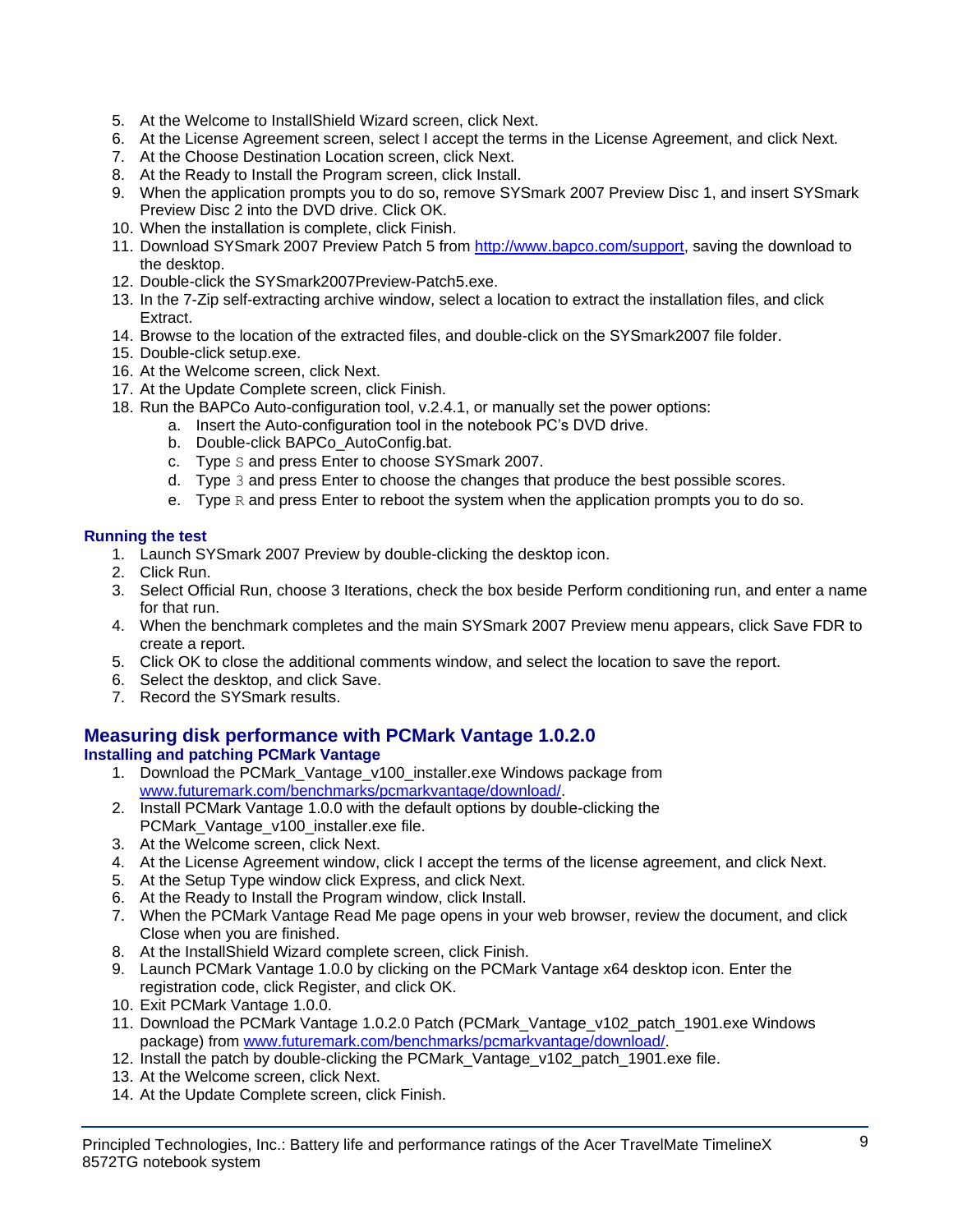#### **Running PCMark Vantage 1.0.2.0**

- 1. Reboot the system, and wait 2 minutes.
- 2. Double-click the PCMark Vantage desktop icon to launch the benchmark.
- 3. Verify all test suites are selected, and that the HDD Suite target is set to C:.
- 4. Accept the default settings, and click Run Benchmark.
- 5. When the benchmark run completes, click Submit results.
- 6. Take a screenshot of the results, and record them as follows:
	- PCMark Suite
	- Memories Suite
	- TV and Movies Suite
	- **•** Gaming Suite
	- Music Suite
	- Communication Suite
	- Productivity Suite
	- HDD Test Suite
- 7. Perform steps 1 through 6 two more times, and report the median of the three runs.

#### **Measuring graphics performance with 3DMark Vantage 1.0.2 Installing and patching 3DMark Vantage**

- 1. Download the 3DMark\_Vantage\_v100\_installer.exe Windows package from [http://www.futuremark.com/benchmarks/3dmarkvantage/download/.](http://www.futuremark.com/benchmarks/3dmarkvantage/download/)
- 2. Install 3DMark Vantage 1.0.2 with the default options by double-clicking the 3DMark\_Vantage\_v102\_1901.exe file.
- 3. At the Welcome screen, click Next.
- 4. At the License Agreement screen, click I accept the terms of the license agreement, and click Next.
- 5. At the Setup Type screen, click Express, and click Next.
- 6. At the Ready to Install the Program screen, click Install.
- 7. When the 3DMark Vantage Read Me page appears in your Web browser, review the document, and click Close when you are finished.
- 8. At the Setup Complete screen, click Finish.
- 9. Launch 3DMark Vantage 1.0.2 by double-clicking on the 3DMark Vantage desktop icon. Enter the registration code, and click Register.
- 10. Exit 3DMark Vantage 1.0.2.

#### **Running 3DMark Vantage 1.0.2**

For Performance-level results:

- 1. Reboot the system, and wait 2 minutes.
- 2. Double-click the 3DMark Vantage desktop icon to launch the benchmark.
- 3. To close the Important Information window, click Close.
- 4. In the 3DMark Vantage Main section, click the Preset pull-down menu arrow, and select Custom.
- 5. Click the Options tab, then set Texture Quality, Shadow Shader Quality, Shadow Resolution Quality, and Shader Quality to Performance by using the drop-down menus for each setting.
- 6. Disable all the Post Processing settings by clicking the checkboxes beside each name in the Post Processing column.
- 7. Click the Graphic Tests tab, and ensure that both tests are selected.
- 8. Click the CPU Tests tab, and deselect both tests by clicking the check mark by each title.
- 9. Click the Feature Tests tab, and deselect all six tests by clicking the check mark by each title.
- 10. Click Run Benchmark.
- 11. When the benchmark run completes, take a screenshot of the results, and record the score as the GPU Score.
- 12. Perform steps 1 through 10 two more times, and report the median of the three runs.

For Entry-level results:

- 1. Reboot the system, and wait 2 minutes.
- 2. Double-click the 3DMark Vantage desktop icon to launch the benchmark.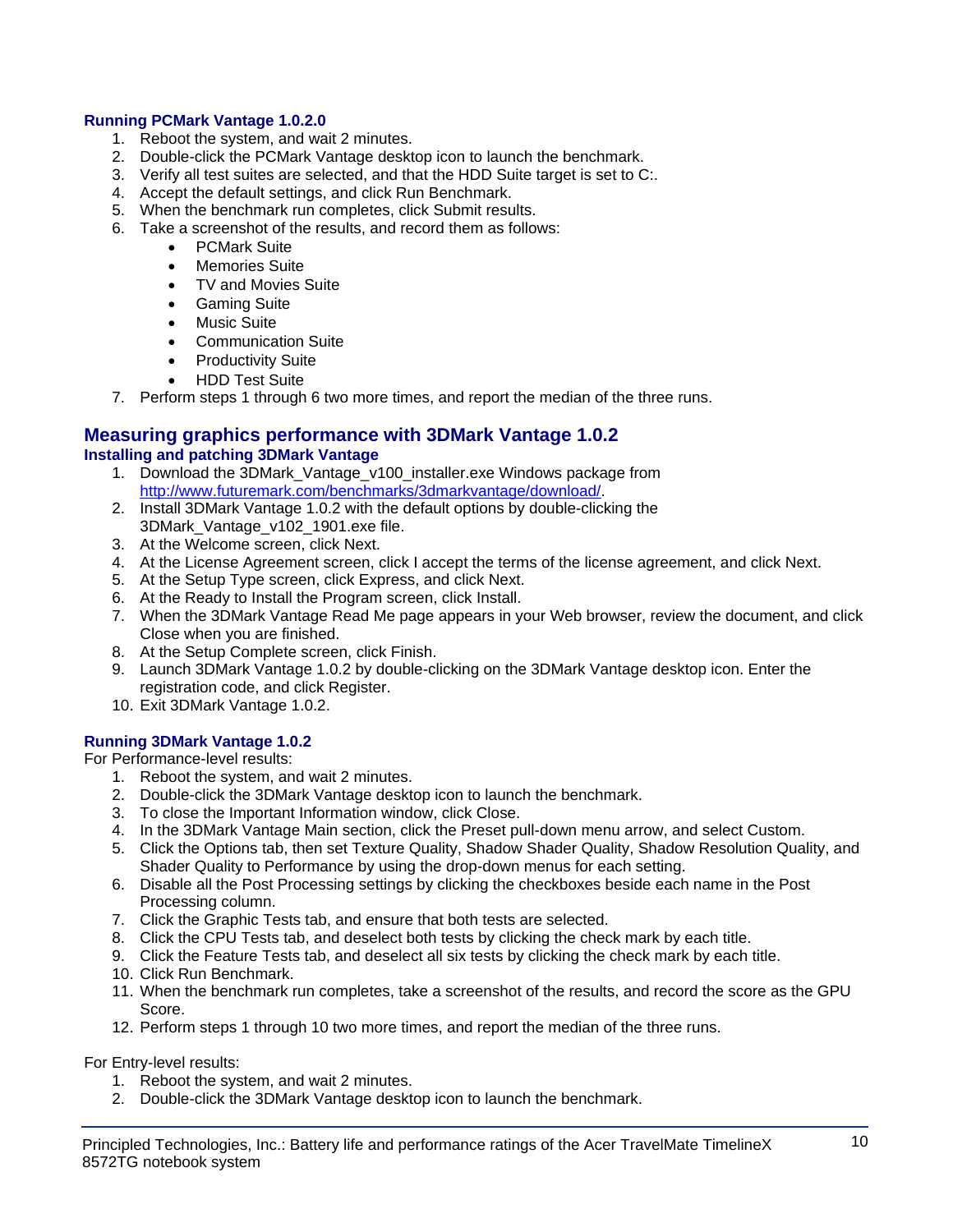- 3. In the 3DMark Vantage Main section, click the Preset drop-down menu arrow, and select Entry.
- 4. Click the Options tab, then click the Graphic Tests tab, and ensure that both tests are selected.
- 5. Click the CPU Tests tab, and ensure that both tests are selected.
- 6. Click the Feature Tests tab, and deselect all six tests by clicking the check mark by each title.
- 7. Click Run Benchmark.
- 8. When the benchmark run completes, click Submit results.
- 9. Take a screenshot of the results, and record them as follows:
	- 3DMark Score
	- GPU Score
	- CPU Score

10. Perform steps 1 through 10 two more times, and report the median of the three runs.

#### **Measuring graphics performance with 3DMark06 1.2.0 Installing and patching 3DMark06**

- 1. Download the 3DMark06 v120 1901.exe package from [http://www.futuremark.com/benchmarks/3dmarkvantage/download/.](http://www.futuremark.com/benchmarks/3dmarkvantage/download/)
- 2. Install 3DMark06 1.2.0 with the default options by double-clicking the 3DMark06 v120 1901.exe file.
- 3. At the Welcome screen, click Next.
- 4. At the License Agreement screen, click the I accept the terms of the license agreement radio button, and click Next.
- 5. At the Installation Destination screen, accept default destination by clicking Next.
- 6. At the begin installation screen, click Install.
- 7. When the Question pop-up appears, click Yes.
- 8. At the Installing Microsoft DirectX pop-up, click the I accept the agreement radio button, and click Next.
- 9. At the DirectX Setup screen, click Next.
- 10. At the Installation Complete screen, click Finish.
- 11. At the OpenAL Installer screen, click OK.
- 12. At the OpenAL Installer message pop-up, click OK.
- 13. At the FutureMark Registration screen, enter the registration code, and click Next.
- 14. At the InstallShield Wizard Complete screen, click Finish.
- 15. When the 3DMark06 Read Me page appears in your Web browser, review the document, and click Close when you are finished.

#### **Running 3DMark06 1.2.0**

- 1. Reboot the system and wait 2 minutes.
- 2. Double-click the 3DMark06 desktop icon to launch the benchmark.
- 3. Close the Tip of the Day pop-up.
- 4. Click Select… under Tests, and click Select all. Click OK.
- 5. Accept the default settings, and click Run 3DMark.
- 6. When the benchmark run completes, click To Excel, and safe the results as an Excel file by clicking Save.
- 7. Record the results from the 3DMark Score window or the Excel file as follows:
	- 3D Mark Score
	- SM2.0 Score
	- HDR/SM3.0 Score
	- CPU Score
- 8. Perform steps 1 through 6 two more times, and report the median of the three runs.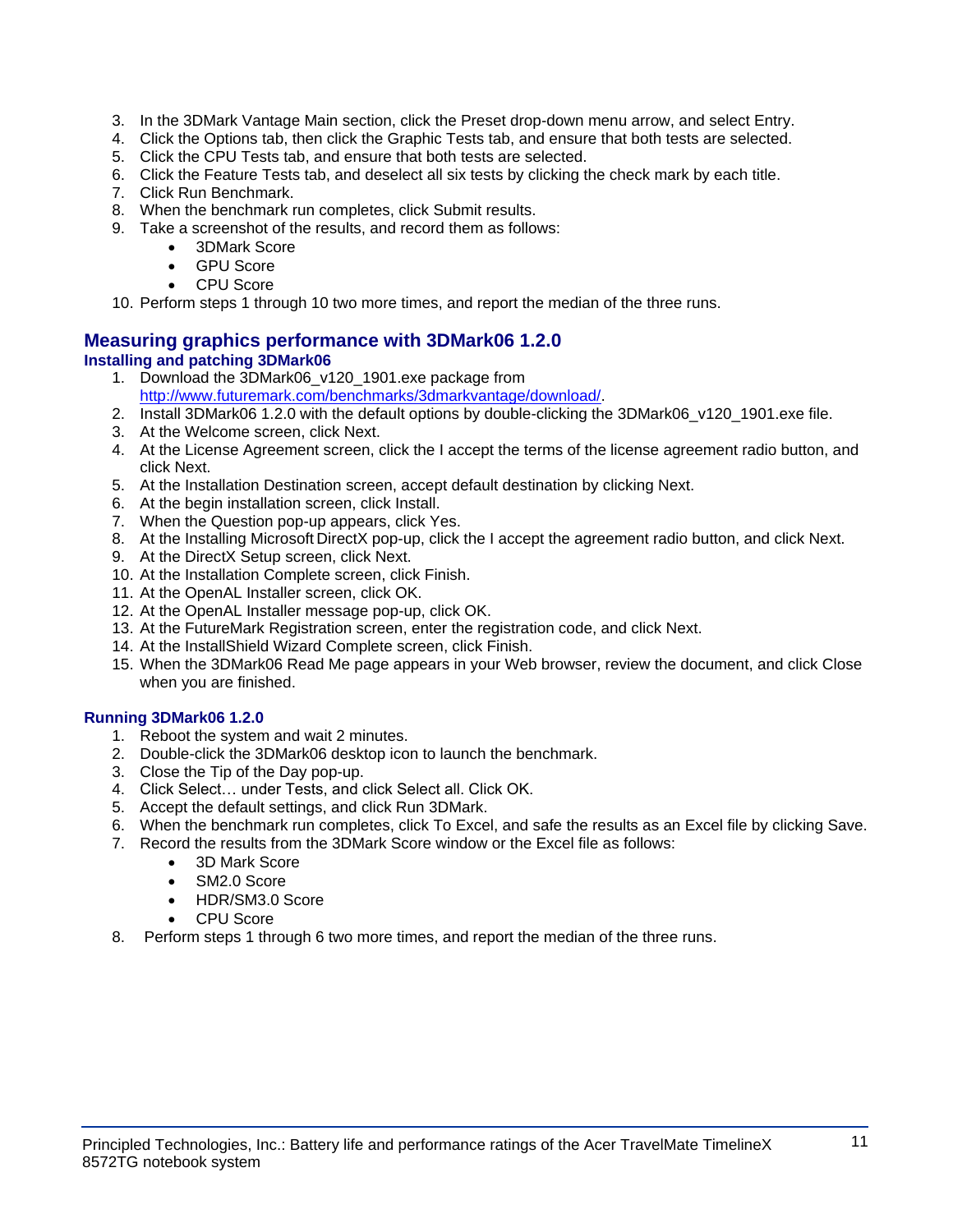# **Appendix A – Complete test results**

Figure 3 presents the complete MobileMark 2007 Productivity 2007 test results for the test system. We conducted one conditioning run followed by three official MobileMark 2007 Productivity 2007 runs.

| <b>Test</b>                                                                   | <b>Score</b> |
|-------------------------------------------------------------------------------|--------------|
| <b>MobileMark 2007 Productivity 2007</b>                                      |              |
| MobileMark 2007 - Productivity 2007 - Performance Qualification score - Run 1 | 223          |
| MobileMark 2007 - Productivity 2007 - Performance Qualification score - Run 2 | 226          |
| MobileMark 2007 - Productivity 2007 - Performance Qualification score - Run 3 | 224          |
| MobileMark 2007 - Productivity 2007 - Battery Life score (minutes) - Run 1    | 482          |
| MobileMark 2007 - Productivity 2007 - Battery Life score (minutes) - Run 2    | 482          |
| MobileMark 2007 - Productivity 2007 - Battery Life score (minutes) - Run 3    | 482          |
| SYSmark 2007 Preview v1.06                                                    |              |
| SYSmark 2007 Preview v1.06 Rating                                             | 147          |
| SYSmark 2007 Preview v1.06 - E-Learning                                       | 129          |
| SYSmark 2007 Preview v1.06 - VideoCreation                                    | 144          |
| SYSmark 2007 Preview v1.06 - Productivity                                     | 145          |
| SYSmark 2007 Preview v1.06 - 3D                                               | 173          |
| SYSmark 2007 Preview v1.06 - E-Learning Run 1                                 | 126          |
| SYSmark 2007 Preview v1.06 - VideoCreation Run 1                              | 136          |
| SYSmark 2007 Preview v1.06 - Productivity Run 1                               | 147          |
| SYSmark 2007 Preview v1.06 - 3D Run 1                                         | 173          |
| SYSmark 2007 Preview v1.06 - E-Learning Run 2                                 | 128          |
| SYSmark 2007 Preview v1.06 - VideoCreation Run 2                              | 146          |
| SYSmark 2007 Preview v1.06 - Productivity Run 2                               | 143          |
| SYSmark 2007 Preview v1.06 - 3D Run 2                                         | 173          |
| SYSmark 2007 Preview v1.06 - E-Learning Run 3                                 | 132          |
| SYSmark 2007 Preview v1.06 - VideoCreation Run 3                              | 151          |
| SYSmark 2007 Preview v1.06 - Productivity Run 3                               | 147          |
| SYSmark 2007 Preview v1.06 - 3D Run 3                                         | 173          |
| <b>Futuremark PCMark Vantage 1.0.2.0</b>                                      |              |
| PCMark Suite - Run 1                                                          | 4,981        |
| PCMark Suite - Run 2                                                          | 4,908        |
| PCMark Suite - Run 3                                                          | 5,015        |
| Memories Suite - Run 1                                                        | 3,436        |
| Memories Suite - Run 2                                                        | 3,422        |
| Memories Suite - Run 3                                                        | 3,419        |
| TV and Movies Suite - Run 1                                                   | 3,964        |
| TV and Movies Suite - Run 2                                                   | 3,944        |
| TV and Movies Suite - Run 3                                                   | 3,939        |
| Gaming Suite - Run 1                                                          | 3,737        |
| Gaming Suite - Run 2                                                          | 3,192        |
| Gaming Suite - Run 3                                                          | 3,709        |
| Music Suite - Run 1                                                           | 5,755        |
| Music Suite - Run 2                                                           | 5,671        |
| Music Suite - Run 3                                                           | 5,653        |
| Communication Suite - Run 1                                                   | 3,796        |
| Communication Suite - Run 2                                                   | 3,825        |
| Communication Suite - Run 3                                                   | 3,739        |
| Productivity Suite - Run 1                                                    | 3,590        |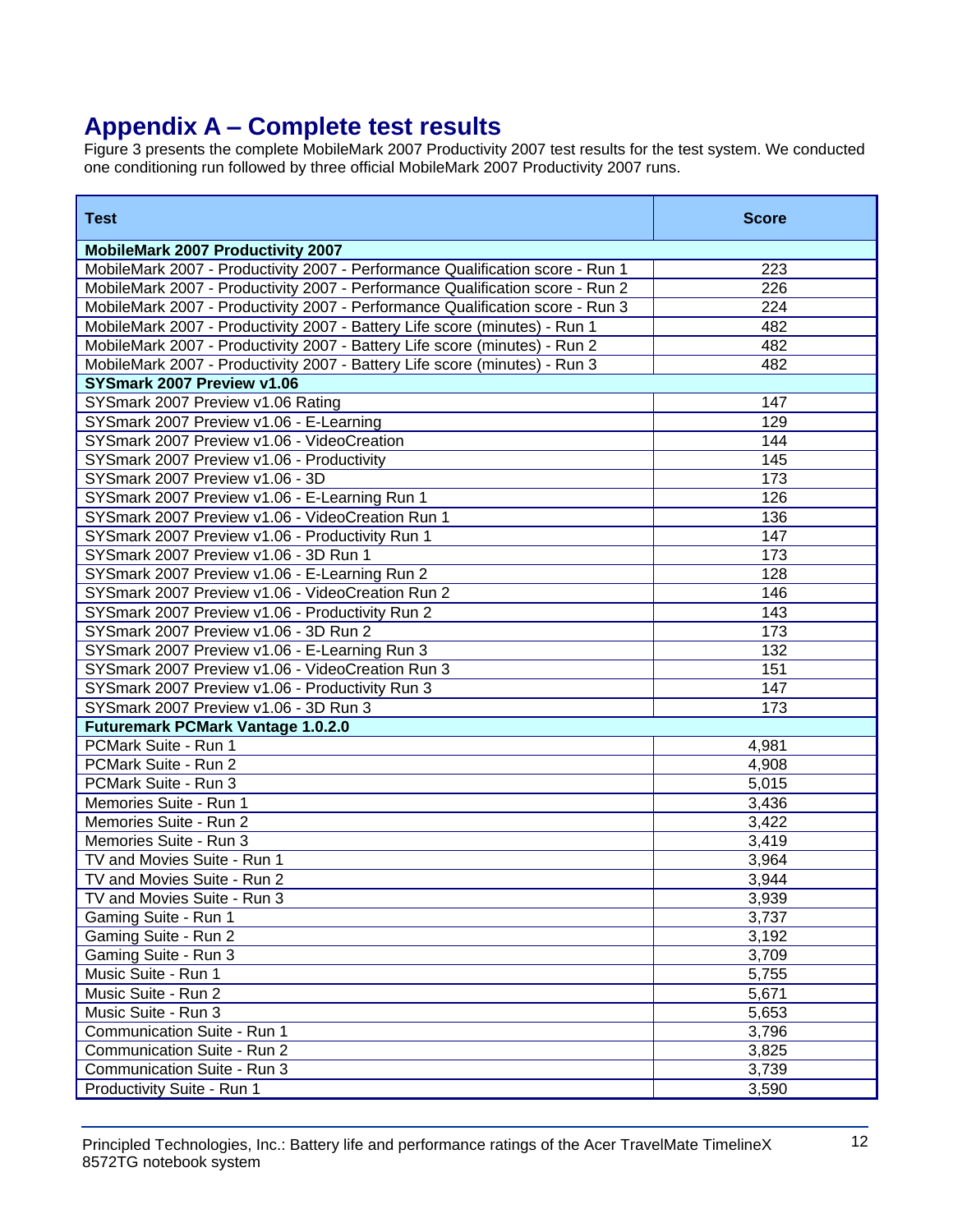| <b>Test</b>                                                          | <b>Score</b> |
|----------------------------------------------------------------------|--------------|
| Productivity Suite - Run 2                                           | 3,429        |
| Productivity Suite - Run 3                                           | 3,647        |
| HDD Test Suite - Run 1                                               | 3,360        |
| HDD Test Suite - Run 2                                               | 3,309        |
| HDD Test Suite - Run 3                                               | 3,294        |
| 3DMark06 1.2.0                                                       |              |
| 3D Mark Score - Run 1                                                | 3,806        |
| SM2.0 Score - Run 1                                                  | 1,420        |
| HDR/SM3.0 Score - Run 1                                              | 1,402        |
| CPU Score - Run 1                                                    | 2,763        |
| 3D Mark Score - Run 2                                                | 3,801        |
| SM2.0 Score - Run 2                                                  | 1,418        |
| HDR/SM3.0 Score - Run 2                                              | 1,401        |
| CPU Score - Run 2                                                    | 2,749        |
| 3D Mark Score - Run 3                                                | 3,804        |
| SM2.0 Score - Run 3                                                  | 1,419        |
| HDR/SM3.0 Score - Run 3                                              | 1,401        |
| CPU Score - Run 3                                                    | 2,763        |
| <b>3DMark Vantage 1.0.2 Entry Level</b>                              |              |
| 3DMark Score - Run 1                                                 | 5,926        |
| GPU Score - Run 1                                                    | 5,528        |
| CPU Score - Run 1                                                    | 7,560        |
| 3D Mark Score - Run 2                                                | 5,920        |
| GPU Score - Run 2                                                    | 5,522        |
| CPU Score - Run 2                                                    | 7,552        |
| 3D Mark Score - Run 3                                                | 5,941        |
| GPU Score - Run 3                                                    | 5,522        |
| CPU Score - Run 3                                                    | 7,677        |
| 3DMark Vantage 1.0.2 Performance Level with Post Processing disabled |              |
| GPU Score - Run 1                                                    | 3,200        |
| GPU Score - Run 2                                                    | 3,224        |
| GPU Score - Run 3                                                    | 3,204        |

**Figure 3: Complete benchmark scores for the Acer TravelMate TimelineX 8572TG notebook system we tested.**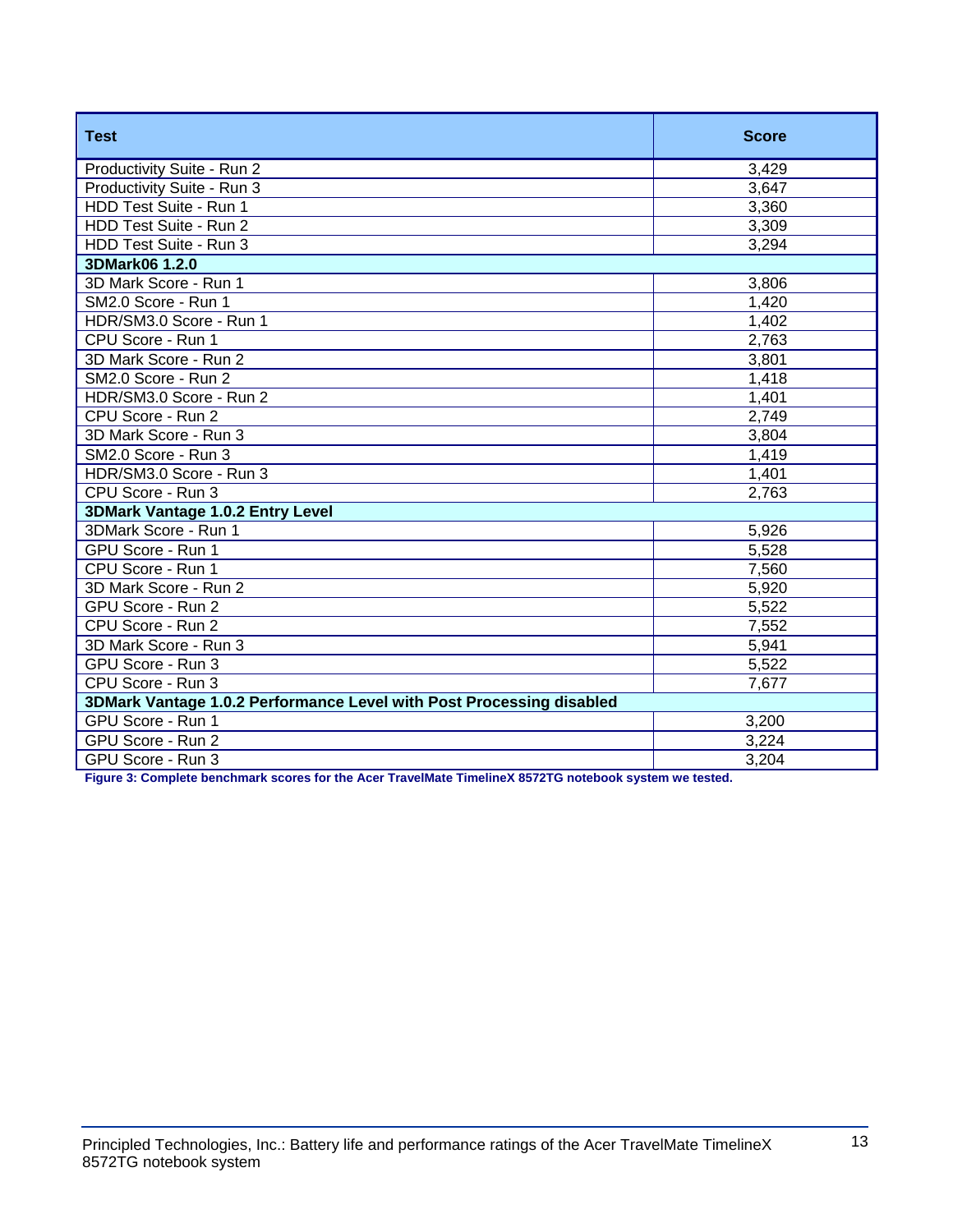# **Appendix B – Test system configuration information**

Figure 4 provides detailed configuration information about the test system.

| <b>System</b>                                     | <b>Acer TravelMate TimelineX 8572TG</b>          |  |
|---------------------------------------------------|--------------------------------------------------|--|
| General                                           |                                                  |  |
| Number of processor packages                      | 1                                                |  |
| Number of cores per processor                     | $\overline{2}$                                   |  |
| Number of hardware threads per<br>core            | $\overline{4}$                                   |  |
| System power management policy                    | <b>Balanced</b>                                  |  |
| Processor power-saving option                     | Enhanced Intel SpeedStep <sup>®</sup> Technology |  |
| System dimensions (length x width x<br>height)    | 14-7/8" x 10' x 1-1/8"                           |  |
| System weight                                     | 5 lbs. 5 oz.                                     |  |
| <b>CPU</b>                                        |                                                  |  |
| Vendor                                            | Intel                                            |  |
| Name                                              | Core i5                                          |  |
| Model number                                      | 450M                                             |  |
| Stepping                                          | K <sub>0</sub>                                   |  |
| Socket type and number of pins                    | Socket PGA988                                    |  |
| Core frequency (GHz)                              | 2.4                                              |  |
| Bus frequency                                     | 4.8 GT/s                                         |  |
| L1 cache                                          | 32 KB + 32 KB (per core)                         |  |
| L <sub>2</sub> cache                              | 256 KB (per core)                                |  |
| L3 cache                                          | 3 MB (shared)                                    |  |
| <b>Platform</b>                                   |                                                  |  |
| Vendor                                            | Acer                                             |  |
| Motherboard model number                          | BAP50-CP                                         |  |
| Motherboard chipset                               | Intel HM55                                       |  |
| <b>BIOS</b> name and version                      | Phoenix V1.05 (6/15/2010)                        |  |
| <b>Memory module(s)</b>                           |                                                  |  |
| Vendor and model number                           | Elpida EBJ21UE8BDS0-<br>DJ-F                     |  |
| Type                                              | PC3-10600                                        |  |
| Speed (MHz)                                       | 1,333                                            |  |
| Speed running in the system (MHz)                 | 1,333                                            |  |
| Timing/Latency (tCL-tRCD-tRP-<br>tRASmin)         | $8 - 8 - 8 - 22$                                 |  |
| Size (MB)                                         | 2,048                                            |  |
| Number of memory module(s)                        | $\mathbf{1}$                                     |  |
| Chip organization (single-<br>sided/double-sided) | Double-Sided                                     |  |
| Channel (single/dual)                             | Single                                           |  |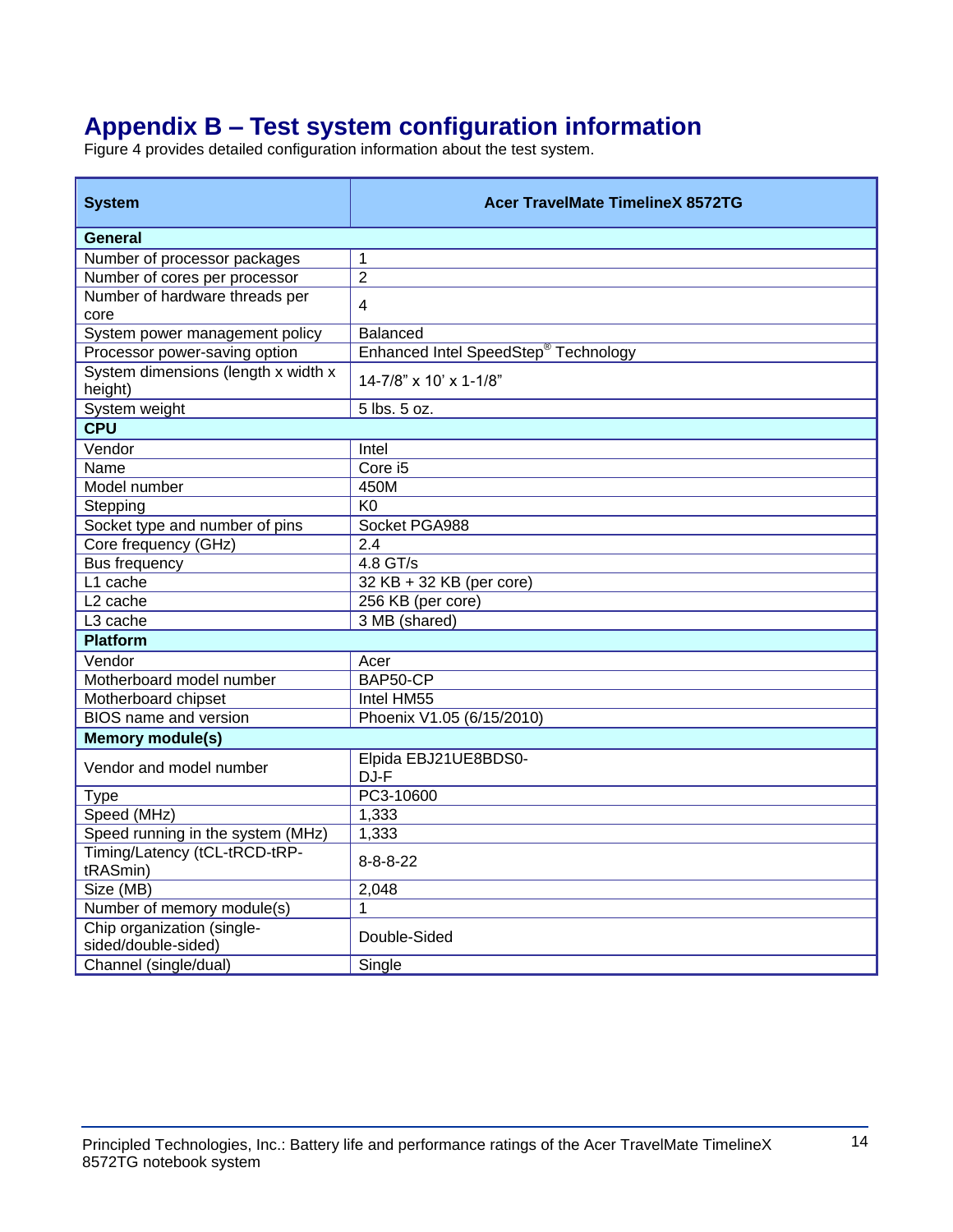| Vendor and model number<br>Hitachi HTS545032B9A300<br>Number of disks in system<br>1<br>320<br>Size (GB)<br>Buffer size (MB)<br>8<br><b>RPM</b><br>5,400<br><b>SATA 3.0</b><br>Type<br>Controller<br>Intel 5 Series 4 Port SATA AHCI Controller |  |  |
|-------------------------------------------------------------------------------------------------------------------------------------------------------------------------------------------------------------------------------------------------|--|--|
|                                                                                                                                                                                                                                                 |  |  |
|                                                                                                                                                                                                                                                 |  |  |
|                                                                                                                                                                                                                                                 |  |  |
|                                                                                                                                                                                                                                                 |  |  |
|                                                                                                                                                                                                                                                 |  |  |
|                                                                                                                                                                                                                                                 |  |  |
|                                                                                                                                                                                                                                                 |  |  |
| <b>Driver</b><br>Intel 9.6.0.1014 (03/03/2010)                                                                                                                                                                                                  |  |  |
| <b>Operating system</b>                                                                                                                                                                                                                         |  |  |
| Name<br>Windows 7 Professional 32-bit                                                                                                                                                                                                           |  |  |
| <b>Build number</b><br>7600                                                                                                                                                                                                                     |  |  |
| N/A<br><b>Service Pack</b>                                                                                                                                                                                                                      |  |  |
| <b>NTFS</b><br>File system                                                                                                                                                                                                                      |  |  |
| Kernel<br>ACPI x86-based PC                                                                                                                                                                                                                     |  |  |
| English<br>Language                                                                                                                                                                                                                             |  |  |
| Microsoft DirectX version<br>11                                                                                                                                                                                                                 |  |  |
| <b>Graphics 1</b>                                                                                                                                                                                                                               |  |  |
| Vendor and model number<br>NVIDIA GeForce 310M                                                                                                                                                                                                  |  |  |
| <b>Discrete</b><br><b>Type</b>                                                                                                                                                                                                                  |  |  |
| Chipset<br>GeForce 310M                                                                                                                                                                                                                         |  |  |
| <b>BIOS</b> version<br>70.18.53.0.f                                                                                                                                                                                                             |  |  |
| Total available graphics memory                                                                                                                                                                                                                 |  |  |
| 1,146<br>(MB)                                                                                                                                                                                                                                   |  |  |
| Dedicated video memory (MB)<br>512                                                                                                                                                                                                              |  |  |
| System video memory (MB)<br>$\Omega$                                                                                                                                                                                                            |  |  |
| Shared system memory (MB)<br>634                                                                                                                                                                                                                |  |  |
| Resolution<br>1,366 x 768 x 32-bit                                                                                                                                                                                                              |  |  |
| <b>Driver</b><br>NVIDIA 8.16.11.8997 (05/20/2010)                                                                                                                                                                                               |  |  |
| <b>Graphics 2</b>                                                                                                                                                                                                                               |  |  |
| Vendor and model number<br>Intel HD Graphics                                                                                                                                                                                                    |  |  |
| Integrated<br><b>Type</b>                                                                                                                                                                                                                       |  |  |
| Intel HD Graphics<br>Chipset                                                                                                                                                                                                                    |  |  |
| <b>BIOS</b> version<br>1994.0                                                                                                                                                                                                                   |  |  |
| Total available graphics memory<br>762<br>(MB)                                                                                                                                                                                                  |  |  |
| Dedicated video memory (MB)<br>128                                                                                                                                                                                                              |  |  |
| $\boldsymbol{0}$<br>System video memory (MB)                                                                                                                                                                                                    |  |  |
| 634<br>Shared system memory (MB)                                                                                                                                                                                                                |  |  |
| Resolution<br>1,366 x 768 x 32-bit                                                                                                                                                                                                              |  |  |
| <b>Driver</b><br>Intel 8.15.10.2104 (03/31/2010)                                                                                                                                                                                                |  |  |
| Sound card/subsystem                                                                                                                                                                                                                            |  |  |
| Vendor and model number<br><b>Conexant High Definition Audio</b>                                                                                                                                                                                |  |  |
| <b>Driver</b><br>Conexant 4.121.0.50 (04/16/2010)                                                                                                                                                                                               |  |  |
| <b>Ethernet</b>                                                                                                                                                                                                                                 |  |  |
| Vendor and model number<br>Broadcom NetXtreme Gigabit Ethernet                                                                                                                                                                                  |  |  |
| <b>Driver</b><br>Broadcom 14.0.0.7 (02/09/2010)                                                                                                                                                                                                 |  |  |
| <b>Wireless</b>                                                                                                                                                                                                                                 |  |  |
| Vendor and model number<br>Broadcom 802.11n Network Adapter                                                                                                                                                                                     |  |  |
| Broadcom 5.60.350.6 (03/22/2010)<br><b>Driver</b>                                                                                                                                                                                               |  |  |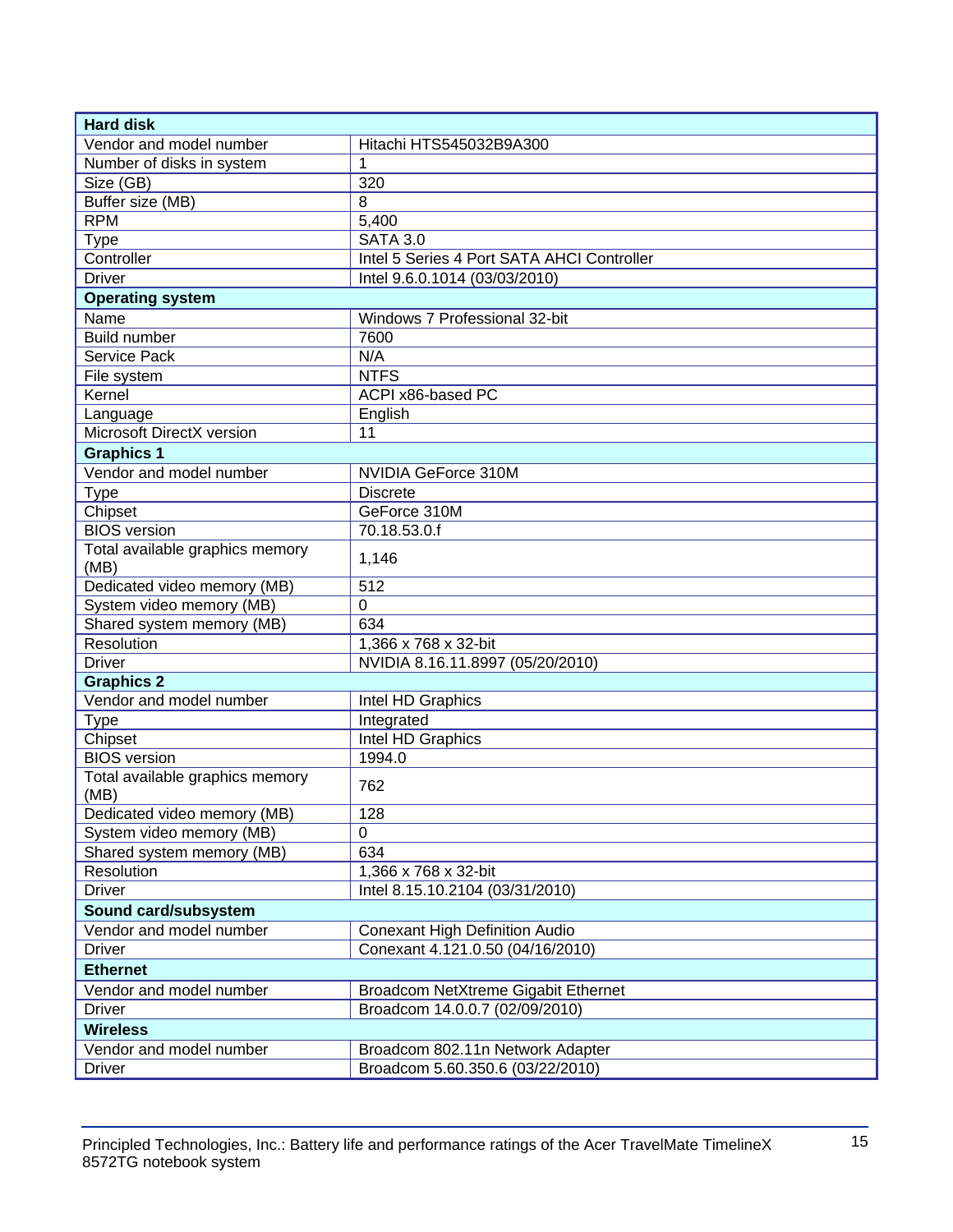| <b>Modem</b>                   |                                                 |  |
|--------------------------------|-------------------------------------------------|--|
| Vendor and model number        | HDAUDIO Soft Data Fax Modem with SmartCP        |  |
| <b>Driver</b>                  | CXT 7.80.4.63 (02/03/2010)                      |  |
| <b>Optical drive(s)</b>        |                                                 |  |
| Vendor and model number        | HL-DT-ST DVDRAM GT31N                           |  |
| <b>Type</b>                    | DVD R/W                                         |  |
| <b>USB ports</b>               |                                                 |  |
| Number                         | 4                                               |  |
| <b>Type</b>                    | 2.0                                             |  |
| Other                          | Multi-in-1 media card reader, docking port, VGA |  |
| IEEE 1394 ports                |                                                 |  |
| Number                         | $\mathbf 0$                                     |  |
| <b>Monitor</b>                 |                                                 |  |
| LCD type                       | High-brightness TFT LCD with LED backlight      |  |
| Screen size (inches)           | 15.6                                            |  |
| Refresh rate (Hz)              | 60                                              |  |
| <b>Battery</b>                 |                                                 |  |
| <b>Type</b>                    | AS10D3E (3ICR19/66-2)                           |  |
| Size (length x width x height) | 10-5/8" x 2-1/8" x 3/4"                         |  |
| Rated capacity                 | 6000 mAh x 11.1 V (66 Wh)                       |  |
| Weight (oz.)                   | 11.7                                            |  |

**Figure 4: Detailed configuration information for the test system.**